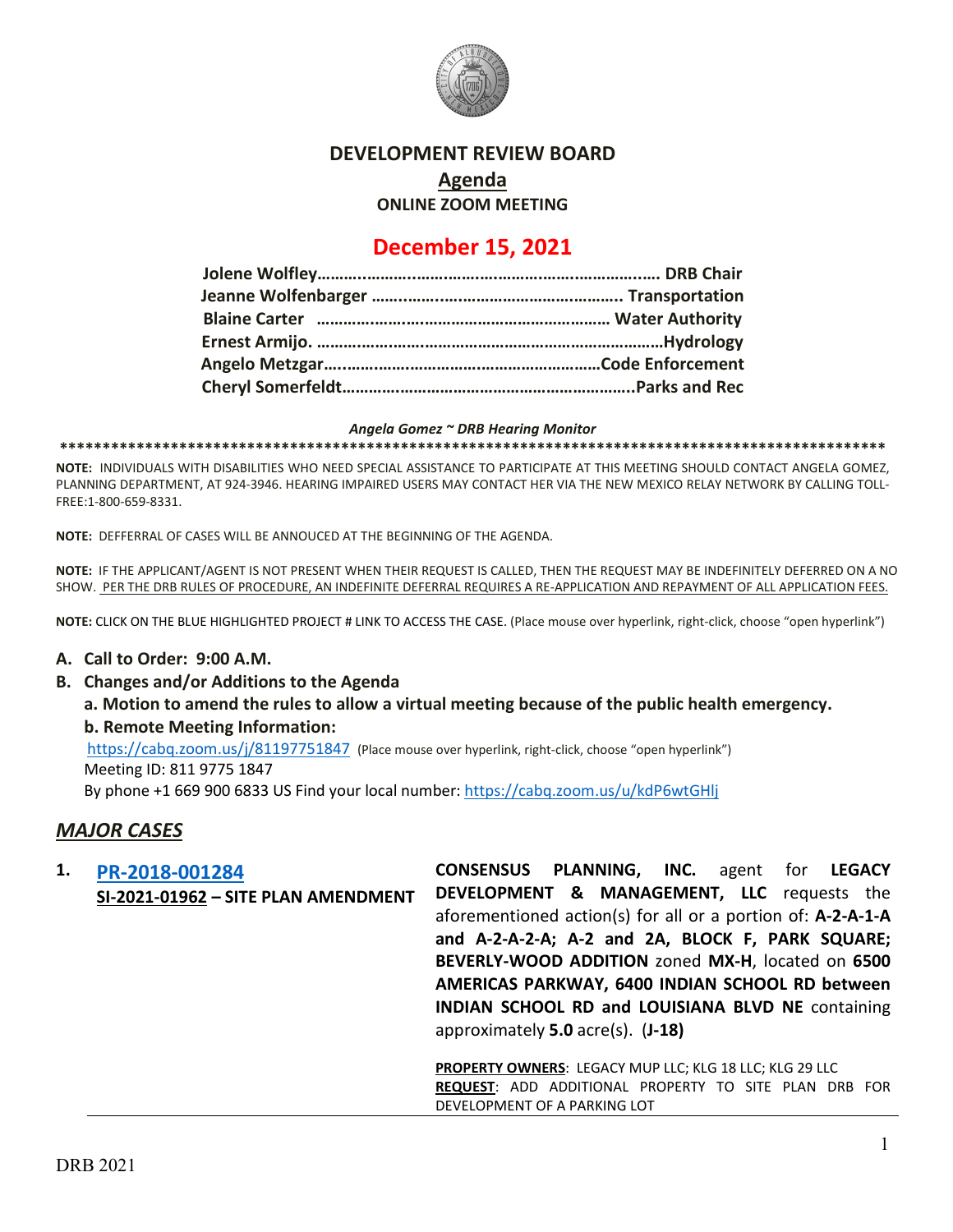| 2. | PR-2021-006070<br>SI-2021-01889 - SITE PLAN | CONSENSUS PLANNING, INC. agent for 98TH AND I-40<br>LAND, LLC requests the aforementioned action(s) for all or<br>a portion of: TRACT 9, UNIT 5, AVALON SUBDIVISION<br>zoned NR-BP, located on BLUEWATER RD NW between<br>94TH ST NW and 90TH ST NW containing approximately<br><b>16.1</b> acre(s). (K-9) [Deferred from 12/1/21]<br>PROPERTY OWNERS: 98TH AND I-40 LAND, LLC<br>REQUEST: SITE PLAN APPROVAL FOR AN APPROXIMATELY 150,000<br>SQUARE FOOT WAREHOUSE AND DISTRIBUTION OF BUILDING ON A 9.7<br>ACRE PORTION OF THE SUBJECT PROPERTY (NORTH PORTION) |
|----|---------------------------------------------|-------------------------------------------------------------------------------------------------------------------------------------------------------------------------------------------------------------------------------------------------------------------------------------------------------------------------------------------------------------------------------------------------------------------------------------------------------------------------------------------------------------------------------------------------------------------|
| 3. | PR-2021-006070<br>SI-2021-01888 - SITE PLAN | CONSENSUS PLANNING, INC. agent for 98TH AND I-40<br>LAND, LLC requests the aforementioned action(s) for all or<br>a portion of: TRACT 9, UNIT 5, AVALON SUBDIVISION<br>zoned NR-BP, located on BLUEWATER RD NW between<br>94TH ST NW and 90TH ST NW containing approximately<br><b>16.1</b> acre(s). (K-9) [Deferred from 12/1/21]<br>PROPERTY OWNERS: 98TH AND I-40 LAND, LLC<br>REQUEST: SITE PLAN APPROVAL FOR AN APPROXIMATELY 150,000<br>SQUARE FOOT WAREHOUSE AND DISTRIBUTION OF BUILDING ON A 9.7<br>ACRE PORTION OF THE SUBJECT PROPERTY (SOUTH PORTION) |
| 4. | PR-2020-003847<br>SI-2021-01955 - SITE PLAN | WILL GLEASON, DEKKER/PERICH/SABATINI agent for CITY<br>OF ALBUQUERQUE requests the aforementioned action(s)<br>for all or a portion of: MAP 33 TR 90C,001 001REPL of<br>FITZGERALD ADD, ALL of LOT 2, BLK 1, REPLAT of<br>FITZGERALD ,003 001 REPL of FITGERALD ADD zoned<br>MX-M, located on 3525 4TH ST NW, 420 FITZGERALD RD<br>NW between MILDRED AVE NW and FITZGERALD RD NW<br>containing approximately 2.103 acre(s). (G-14)<br>PROPERTY OWNERS: CITY of ALBUQUERQUE                                                                                       |

**REQUEST**: MULTI-FAMILY APARTMENT HOME COMMUNITY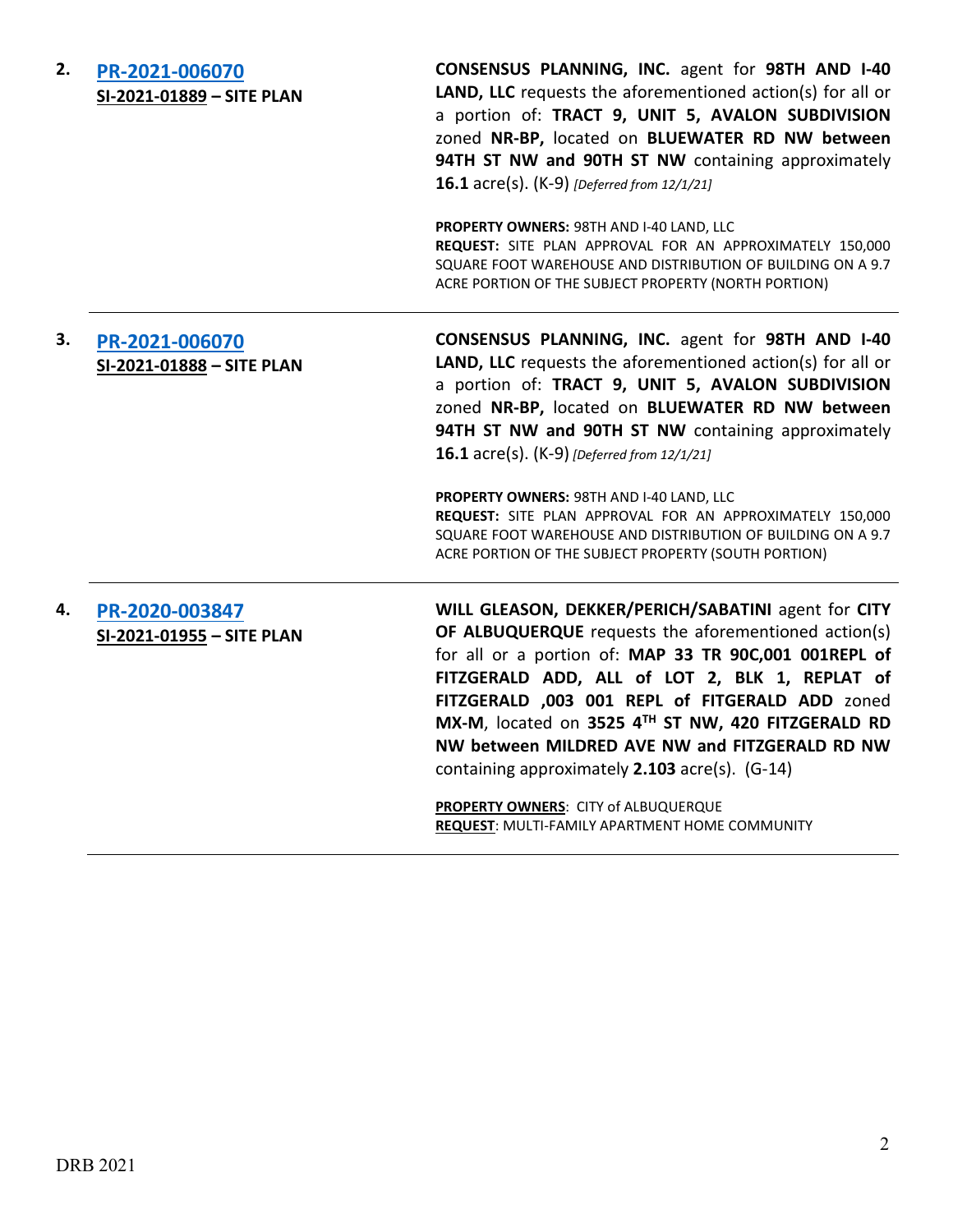| 5. | PR-2018-001579 IDO 2019<br>SI-2021-00304 - SITE PLAN<br>SI-2021-00305 - SITE PLAN AMENDMENT | MODULUS ARCHITECTS INC. C/O ANGELA WILLIAMSON<br>agent for WINROCK PARTNERS LLC requests the<br>aforementioned action(s) for all or a portion of: PARCEL Z<br>FINAL PLAT PARCEL Z AND TRACTS A, D, E, F-1, G & H,<br>zoned MX-H, located at 2100 LOUISIANA BLVD NW<br><b>INDIAN</b><br><b>SCHOOL</b><br><b>between</b><br>and<br>$I-40$<br>containing<br>approximately 28.8654 acre(s). (J-19)[Deferred from 3/31/21,<br>4/28/21, 5/26/21, 6/23/21, 6/30/21, 7/14/21, 7/21/21, 7/28/21, 8/11/21,<br>8/25/21, 9/22/21, 11/10/21]                                                         |
|----|---------------------------------------------------------------------------------------------|-----------------------------------------------------------------------------------------------------------------------------------------------------------------------------------------------------------------------------------------------------------------------------------------------------------------------------------------------------------------------------------------------------------------------------------------------------------------------------------------------------------------------------------------------------------------------------------------|
|    |                                                                                             | PROPERTY OWNERS: WINROCK PARTNERS LLC<br>REQUEST: SITE PLAN FOR NEW PARK CONCEPT TO INCLUDE WATER<br>FEATURES, 2 INTERNAL PAD SITES FOR FUTURE USERS, 2 BUILDINGS<br>ALONG DILLARDS. PARK INCLUDES KIDS PLAYING AREA, PATHS AND<br>BRIDGES.<br>DEFERRED TO JANUARY 5TH, 2022 BY THE APPLICANT.                                                                                                                                                                                                                                                                                          |
|    |                                                                                             |                                                                                                                                                                                                                                                                                                                                                                                                                                                                                                                                                                                         |
| 6. | PR-2021-006237<br>SI-2021-01915 - SITE PLAN AMENDMENT<br>VA-2021-00451 - WAIVER             | <b>MODULUS ARCHITECTS &amp; LANDUSE PLANNING, INC. agent</b><br><b>PARNERS</b><br><b>SUN</b><br><b>CENTER</b><br><b>LLC</b><br>for<br>requests<br>the<br>aforementioned action(s) for all or a portion of: TRACT 2A-<br>2B3, JOURNAL CENTER zoned NR-BP, located at 7700<br>JEFFERSON ST NE between SAN FRANCISCO DR NE and<br>JEFFERSON ST NE containing approximately 2.983 acre(s).<br>(D-17) [Deferred from 12/8/21]<br><b>PROPERTY OWNERS: SUN CENTER PARTNERS, LLC</b>                                                                                                            |
|    |                                                                                             | REQUEST: AMENDMENT TO DRB SITE PLAN TO REMOVE TRACT 2A-2B3<br>FROM THE OVERALL SITE PLAN                                                                                                                                                                                                                                                                                                                                                                                                                                                                                                |
| 7. | PR-2020-004138 IDO 2019<br>SD-2021-00151 - PRELIMINARY PLAT<br><b>Sketch plat 3-10-2021</b> | HUITT-ZOLLARS INC. - SCOTT EDDINGS agent for QUESTA<br>DEL ORO, LLC - TIM MCNANEY requests the<br>aforementioned action(s) for all or a portion of: TRACT 3 &<br>A-1-A-4, MESA DEL SOL INNOVATION PARK zoned PC,<br>located between SAGAN LOOP and DE KOONING LOOP<br>containing approximately 22.0366 acre(s). (R-15) {Deferred<br>from 8/11/21, 9/15/21, 9/29/21, 10/20/21, 11/3/21, 11/17/21]<br>PROPERTY OWNERS: QUESTA DEL ORO LLC / MDS INVESTMENTS<br>REQUEST: SINGLE FAMILY RESIDENTIAL SUBDIVISION ON TRACT A-1-A-<br>3. TRACT A-1-A-4 SPLIT FOR EXTENSION OF DEIKENBORN DRIVE |

**DEFERRED TO JANUARY 5TH, 2022 BY THE APPLICANT.**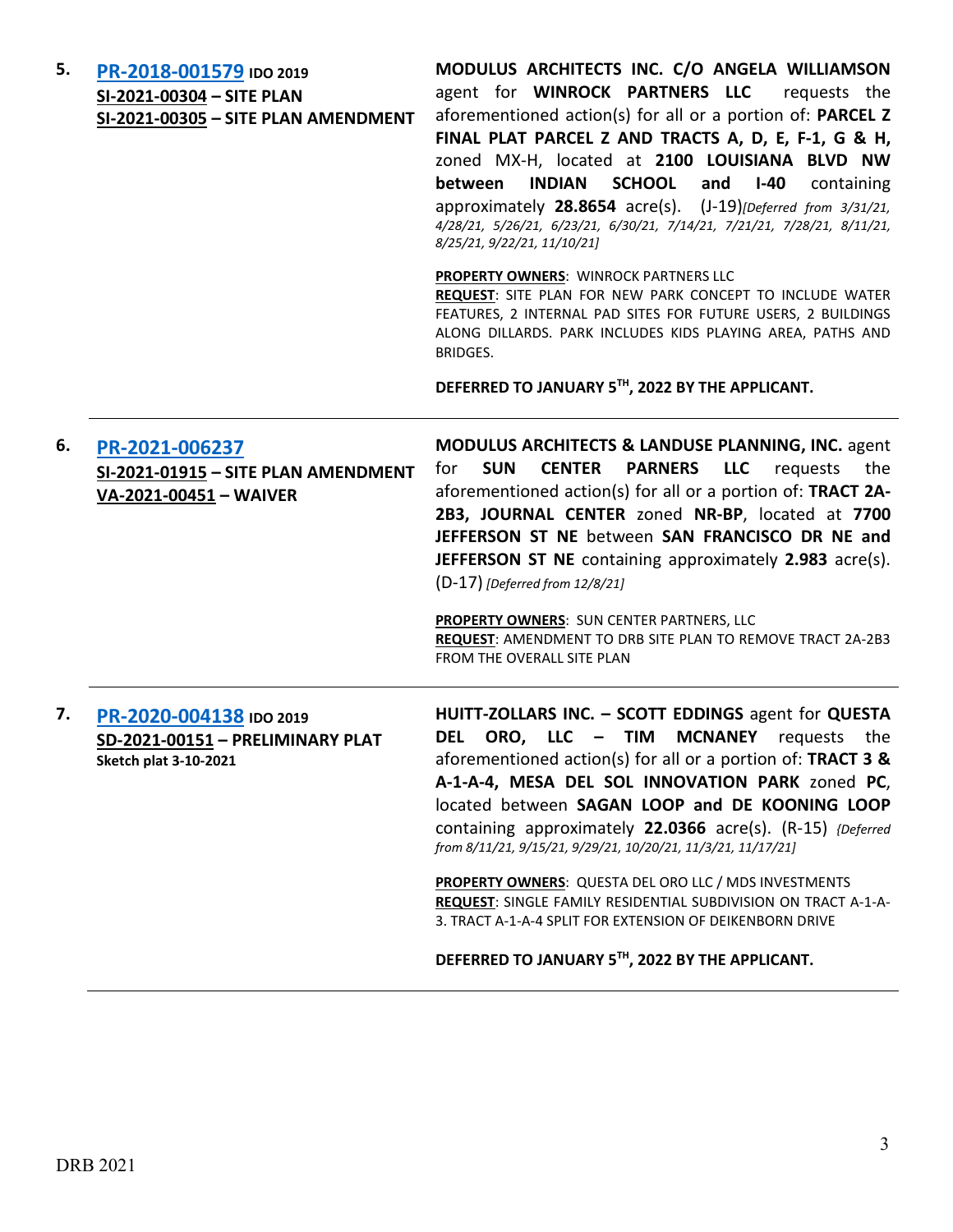| 8.  | PR-2021-005195<br>SI-2021-01747 - SITE PLAN                 | DEKKER/PERICH/SABATINI - WILL GLEASON agent for JC<br>SIX LLC requests the aforementioned action(s) for all or a<br>portion of: TRACT 6A-1, UNIT 1, JOURNAL CENTER PHASE 2<br>zoned MX-H, located on 7501 JEFFERSON ST NE between<br>JEFFERSON ST and MASTHEAD ST NE containing<br>approximately 5.1536 acre(s). (D-17) [Deferred from 11/10/21,<br>$12/1/21$ ]<br><b>PROPERTY OWNERS: JC SIX LLC</b><br>REQUEST: SITE PLAN APPROVAL REQUEST FOR MULTI-FAMILY<br><b>APARTMENT HOME COMMUNITY</b>                                                                                                                                                                                                                           |
|-----|-------------------------------------------------------------|----------------------------------------------------------------------------------------------------------------------------------------------------------------------------------------------------------------------------------------------------------------------------------------------------------------------------------------------------------------------------------------------------------------------------------------------------------------------------------------------------------------------------------------------------------------------------------------------------------------------------------------------------------------------------------------------------------------------------|
| 9.  | PR-2020-003688<br>SD-2021-00196 - PRELIMINARY PLAT          | ISAACSON & ARFMAN INC. - FRED ARFMAN/IAN<br>ANDERSON agent for GREATER ALBUQUERQUE HABITAT<br>FOR HUMANITY - DOUG CHAMPLIN/BILL REILLY requests<br>the aforementioned action(s) for all or a portion of: LOTS<br>42 THRU 55, DAVID-PEREA-COURSON SUBDIVISION zoned<br>R-1B, located at 62 <sup>nd</sup> ST NW between CLOUDCROFT RD<br>NW and COORS BLVD NW containing approximately 2.13<br>acre(s). (J-11) [Deferred from 11/3/21, 11/17/21, 12/1/21]<br>PROPERTY OWNERS: GREATER ALBUQUERQUE HABITAT FOR<br>HUMANITY, LONNIE YANES<br>REQUEST: NEW SINGLE-FAMILY RESIDENTIAL DEVELOPMENT. PLAT<br>WILL REVISE CURRENT LOT LINES, DEDICATE NEW PUBLIC RIGHT OF<br>WAY AND NEW EASEMENTS ASSOCIATED WITH THE DEVELOPMENT. |
| 10. | PR-2021-005864 IDO 2019<br>SD-2021-00212 - PRELIMINARY PLAT | CSI - CARTESIAN SURVEYS, INC. agent for RED SKY<br>HOLDINGS requests the aforementioned action(s) for all or<br>a portion of: LOT 12 UNIT 5, AVALON SUBDIVISION zoned<br>NR-BP, located on EAST SIDE OF 98TH ST NW, BETWEEN<br>BLUEWATER RD NW and VOLCANO RD NW containing<br>approximately 11.0954 acre(s). (K-09) [Deferred from 11/17/21,<br>12/8/21<br><b>PROPERTY OWNERS: MAJEC, LLC</b><br>REQUEST: TO CREATE 6 TRACTS FROM ONE EXISTING TRACT BY<br>SUBDIVISION, GRANT EASEMENT AND ADDITIONAL RIGHT OF WAY                                                                                                                                                                                                        |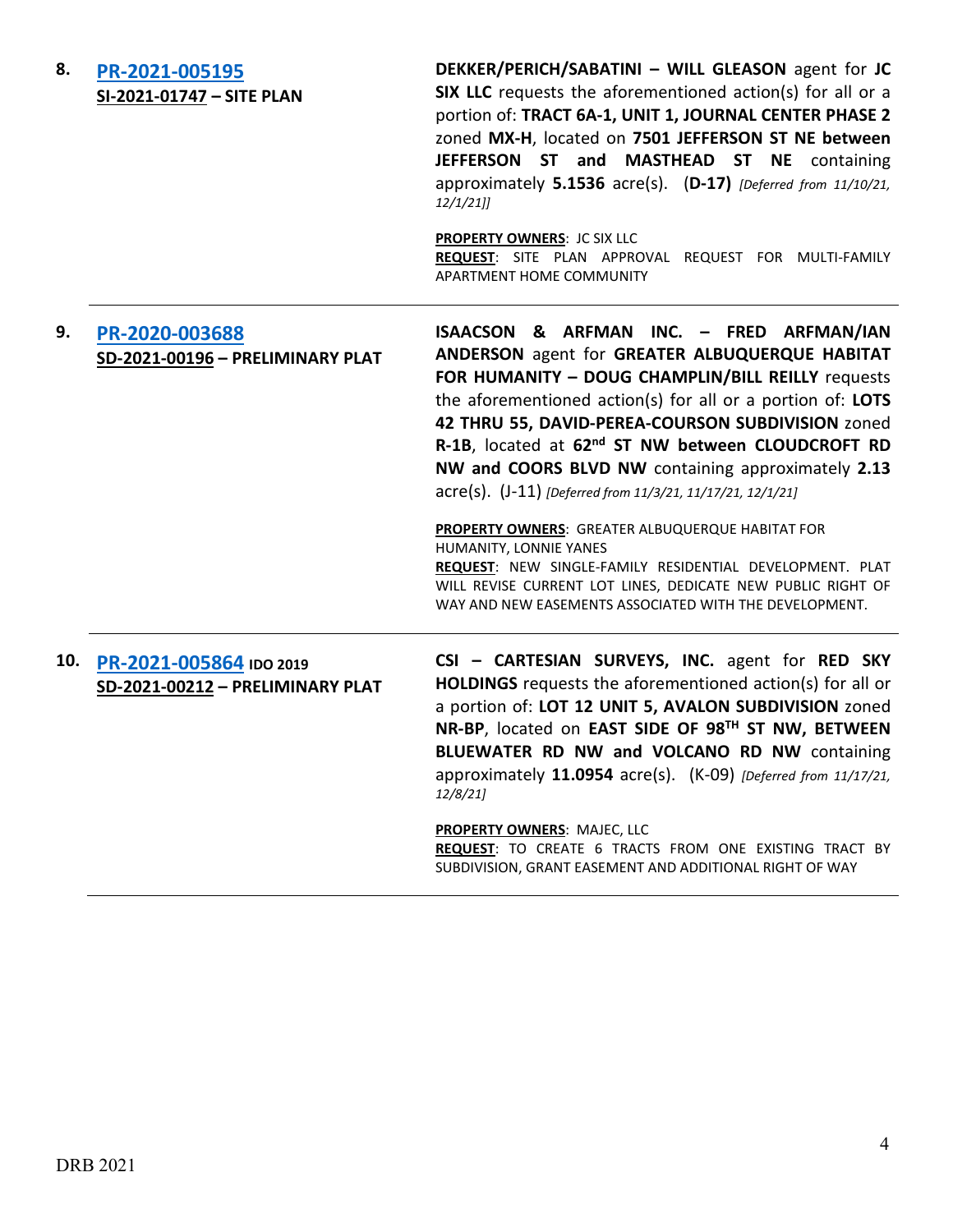**11. [PR-2021-005628](http://data.cabq.gov/government/planning/DRB/PR-2021-005628/DRB%20Submittals/) IDO 2020 SD-2021-00214 – PRELIMINARY PLAT SD-2021-00224 – BULK LAND PLAT**

**BOHANNAN HUSTON INC.** agent for **MDS INVESTMENTS, LLC** requests the aforementioned action(s) for all or a portion of: **TRACT A-1-A-1-A, MESA DEL SOL INNOVATION PARK** zoned **PC**, located on **UNIVERSITY BLVD SE between STRYKER RD and UNIVERSITY BLVD** containing approximately **1598.6338** acre(s). (R-14, S-14-17, T-15-17) *[Deferred from 11/17/21, 12/8/21]*

**PROPERTY OWNERS**: MDS INVESTMENTS, LLC

**REQUEST**: PRELIMINARY PLAT AND BULK LAND PLAT FOR FUTURE TRACT N AND THE RE-PLAT OF TRACT A-1-A1-A TO DEDICATE RIGHT OF WAY FOR MESA DEL SOL TOWN CENTER.

**DEFERRED TO JANUARY 5TH, 2022 BY THE APPLICANT.**

### **12. [PR-2021-005717](http://data.cabq.gov/government/planning/DRB/PR-2021-005717/DRB%20Submittals/) IDO 2020** *(AKA: PR-2021-005823)*

**SD-2021-00162 – PRELIMINARY PLAT VA-2021-00310 – SIDEWALK WAIVER Sketch plat 7-14-2021 VA-2021-00396 – WAIVER Block length VA-2021-00397 – WAIVER Stub street VA-2021-00398 – WAIVER Rear yard**

**RESPEC, JEREMY SHELL** agent for **DR HORTON** requests the aforementioned action(s) for all or a portion of: **TRACT 2 UNIT 2, THE TRAILS** zoned **R-ML**, located on **OAK RIDGE between UNIVERSE BLVD and TIJERAS CREEK RD** containing approximately **10.4** acre(s). (C-9) *(Deferred from 8/25/21, 9/1/21, 9/29/21, 10/20/21, 10/27/21, 11/3/21, 12/1/21, 12/8/21]*

**PROPERTY OWNERS**: SIERRA HEALTH SERVICES INC & ETAL **REQUEST**: CREATE 72 RESIDENTIAL LOTS AND 7 HOA TRACTS FROM ONE EXISTING PARCEL, WAIVERS FOR MAXIMUM ALLOWABLE BLOCK LENGTH, INCORPORATION OF A PERMANENT STUB STREET, AND REAR YARDS ADJACENT TO AN ARTERIAL ROADWAY.

**13. [Project # PR-2019-002571](http://data.cabq.gov/government/planning/DRB/PR-2019-002571/DRB%20Submittals/)** IDO 2019 **SD-2020-00097** – **VACATION OF PUBLIC EASEMENT SD-2020-00098** – **VACATION OF PUBLIC EASEMENT** *(Sketch Plat 7/10/19)*

**DENNIS LORENZ** agent(s) for **PHILLIP PICKARD – DCLP TRUST** request(s) the aforementioned action(s) for all or a portion of: **NORTHWEST CORNER, NEW MEXICO STATE HIGHWAY DEPARTMENT, TRACT A UNIT A, NORTH ALBUQUERQUE ACRES,** zoned **NR-LM**, located at **7550 PAN AMERICAN between SAN FRANCISCO NE and DEL REY AVE NE**, containing approximately **0.14** acre(s). (D-18)*[Deferred from 6/10/20, 6/24/20. 7/22/20, 9/23/20, 1/6/21, 4/7/21, 6/9/21]*

**PROPERTY OWNERS**: PHILLIP PICKARD **REQUEST**: VACATION OF PUBLIC DRAINAGE AND UTILITY EASEMENTS

#### **WITHDRAWN BY THE APPLICANT**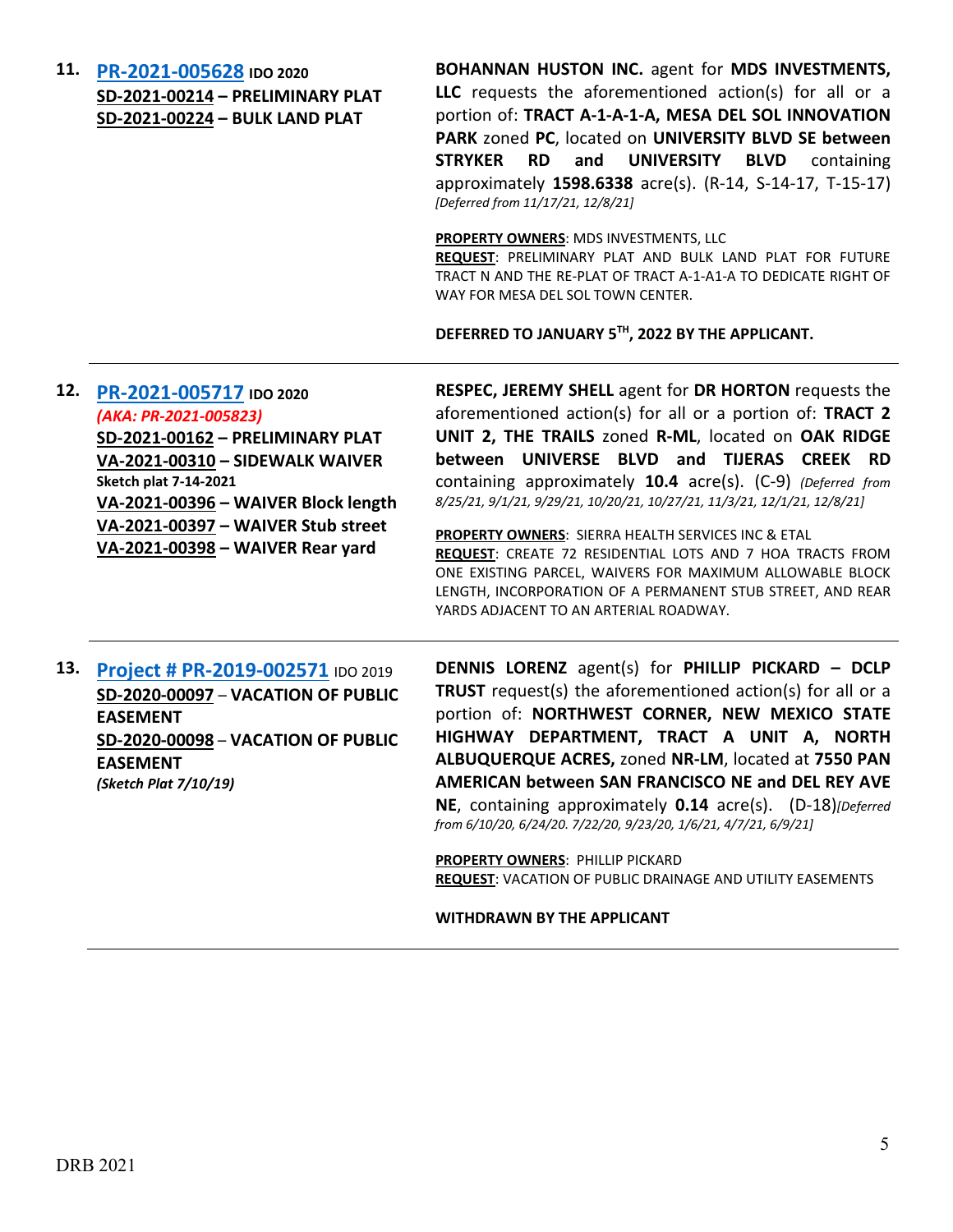# **14. [PR-2018-001398](http://data.cabq.gov/government/planning/DRB/PR-2018-001398/DRB%20Submittals/PR-2018-001398_SD-2021-00242_DEC%2015,%202021/) SD-2021-00242 – PRELIMINARY PLAT VA-2021-00447– SIDEWALK WAIVER**

**JAG PLANNING & ZONING – JUANITA GARCIA** agent for **DARRYL CHITWOOD – ECO GREEN BUILDING** requests the aforementioned action(s) for all or a portion of: **TRACT B, LANDS OF ELLA G. ROSSITER** zoned **PD**, located on **704 GRIEGOS RD NW between 7TH ST NW and 9th ST NW** containing approximately **0.75** acre(s). (**F-14)**

**PROPERTY OWNERS**: DARRYL CHITWOOD **REQUEST**: PRELIMINARY PLAT, SIDEWALK WAIVER

# *MINOR CASES – (WILL NOT BE HEARD BEFORE 11:00 AM)*

| 15. | PR-2018-001326<br><b>SD-2021-00243 - EXTENSION OF</b><br><b>INFRASTRUCTURE IMPROVEMENTS</b><br><b>AGREEMENT</b> | MARK GOODWIN & ASSOCIATES, PA agent for EASTSIDE<br><b>DEVELOPMENT, INC.</b> requests the aforementioned<br>action(s) for all or a portion of: TRACT A, 1-A-1, JUAN TABO<br>HILLS ESTATES zoned R-D, located on JUAN TABO HILLS<br>between JUAN TABO HILLS BLVD, and TIJERAS ARROYO<br>containing approximately 98.4699 acre(s). (M-21)<br>PROPERTY OWNERS: EASTSIDE DEVELOPMENT<br><b>REQUEST: 2 YEAR EXTENSION OF IIA</b>                                                                                                                      |
|-----|-----------------------------------------------------------------------------------------------------------------|--------------------------------------------------------------------------------------------------------------------------------------------------------------------------------------------------------------------------------------------------------------------------------------------------------------------------------------------------------------------------------------------------------------------------------------------------------------------------------------------------------------------------------------------------|
| 16. | PR-2021-006302 (PR-2020-004284)<br>SI-2021-02051 - AMENDMENT TO<br><b>INFRASTRUCTURE LIST</b>                   | TIERRA WEST, LLC agent for GARCIA REAL ESTATE<br><b>INVESTMENTS LLC</b> requests the aforementioned action(s)<br>for all or a portion of: TRACTS 230A, 230B, 230C, 231A1,<br>231B1, 231B2, 231B3, 234A (EXCL PORTS OUT TO R/W),<br>MRGCD MAP 35 zoned MX-M, located at 1100 RIO<br>GRANDE BLVD NW between RIO GRANDE & I-40, WEST<br>OF ALAMEDA DRAIN containing approximately 3.7102<br>$\arccos(5)$ . (H-13)<br>PROPERTY OWNERS: GARCIA REAL ESTATE DEVELOPMENT<br>REQUEST: MINOR AMENDMENT TO INFRASTRUCTURE LIST TO PHASE<br><b>PROJECTS</b> |
| 17. | PR-2021-005816<br>SI-2021-02066 - EPC FINAL SITE PLAN SIGN-<br><b>OFF</b>                                       | <b>CONSENSUS PLANNING INC. agent for JB HOLDINGS LLC/</b><br>TAKE FIVE CARWASH requests the aforementioned<br>action(s) for all or a portion of: LOT 2-C, COTTONWOOD<br>CROSSING PHASE II zoned MX-L, located at 10084 COORS<br>BLVD NW between COORS BYPASS and SEVEN BAR LOOP<br>containing approximately 0.7876 acre(s). (B-14)<br><b>PROPERTY OWNERS: JB HOLDINGS, LLC</b><br>REQUEST: DRB SIGN OFF OF EPC APPROVED CAR WASH FACILITY                                                                                                        |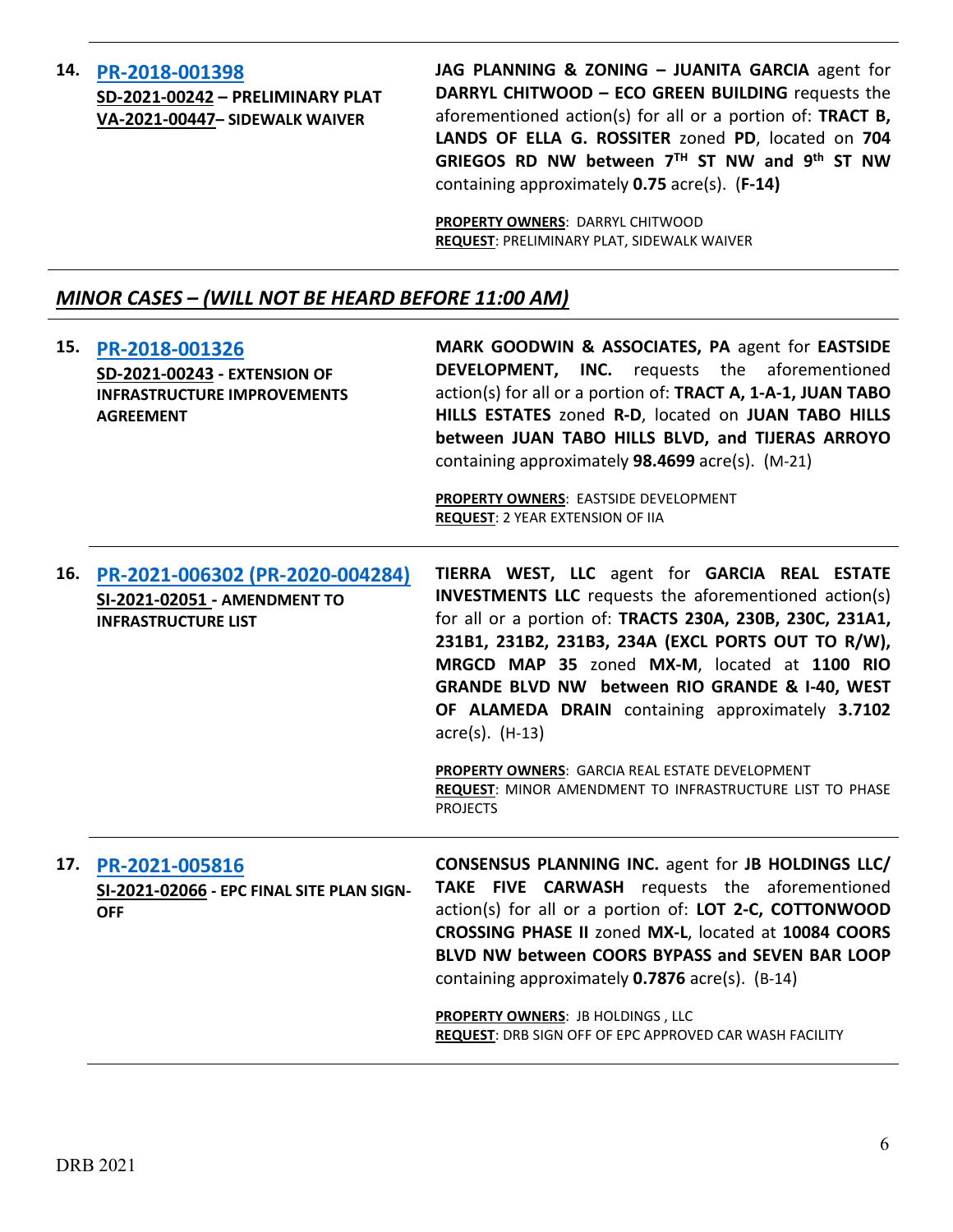### **18. [PR-2019-002058](http://data.cabq.gov/government/planning/DRB/PR-2019-002058/DRB%20Submittals/PR%202019-002058%20(SD-2021-00252)_Dec_15_2021%20(PP,%20Waiver%20x3)/)**

**SD-2021-00252 - PRELIMINARY/FINAL PLAT VA-2021-00433 - WAIVER (5 FOOT SIDEWALK WIDTH) VA-2021-00434 - WAIVER (RIGHT-OF-WAY REQUIREMENT) VA-2021-00446- WAIVER (1 FOOT SIDEWALK WIDTH)**

**ARCH + PLAN LAND USE CONSULTANTS** agent for **GORKY PACHA** requests the aforementioned action(s) for all or a portion of: **LOTS 8-10, BLOCK W, ATLANTIC & PACIFIC** zoned **R-1A**, located at **510 ATLANTIC SW between 5TH ST AND BARELAS RD** containing approximately 0.248 acre(s). (K-14)

**PROPERTY OWNERS**: GORKY PACHA **REQUEST**: LOT CONSOLIDATION FOR 3 LOTS INTO 2 LOTS ROADWAY WIDTH AND SIDEWALK WIDTH WAIVERS

| 19. | PR-2019-002738<br>SD-2021-00018 - PRELIMINARY/FINAL<br><b>PLAT</b><br>(Sketch Plat 10/14/20) | ARCH + PLAN LAND USE CONSULTANTS agent(s) for<br>McDONALD'S REAL ESTATE COMPANY request the<br>aforementioned action(s) for all or a portion of: LOTS A & B<br>BLOCK 101, BEL AIR SUBDIVISION, zoned MX-M, located at<br>5900 MENAUL BLVD NE, containing approximately 0.9457<br>acre(s). (H-18) [Deferred from 2/3/21, 2/24/21, 3/17/21, 4/28/21,<br>5/19/21, 6/23/21, 7/28/21, 9/1/21, 10/6/21, 11/10/21, 12/1/21]<br>PROPERTY OWNERS: MCDONALDS REAL ESTATE COMPANY<br><b>REQUEST: LOT CONSOLIDATION FOR 2 LOTS INTO 1 LOT</b><br>DEFERRED TO JANUARY 5TH, 2022. |
|-----|----------------------------------------------------------------------------------------------|---------------------------------------------------------------------------------------------------------------------------------------------------------------------------------------------------------------------------------------------------------------------------------------------------------------------------------------------------------------------------------------------------------------------------------------------------------------------------------------------------------------------------------------------------------------------|
| 20. | PR-2020-004761<br>SD-2021-00253 - PRELIMINARY/FINAL PLAT                                     | CSI - CARTESIAN SURVEYS, INC. agent for LAURA<br><b>WILLIAMS/HORIZON</b><br><b>AUTO</b><br><b>GLASS</b><br>requests<br>the<br>aforementioned action(s) for all or a portion of: TRACT A<br>UNIT B, NORTH ALBUQUERQUE ACRES TRACT A zoned NR-<br>BP, located on SAN PEDRO DR NE between ANAHEIM AVE<br>NE and CARMEL AVE NE containing approximately 0.9977<br>$\arccos 0$ . (C-18)<br>PROPERTY OWNERS: PHIL46PROP,LLC<br>REQUEST: DEDICATE RIGHT OF WAY TO CITY OF ALBUQUERQUE ALONG<br>SAN PEDRO DR NE AND ANAHEIM AVE NE CREATING ONE NEW LOT                     |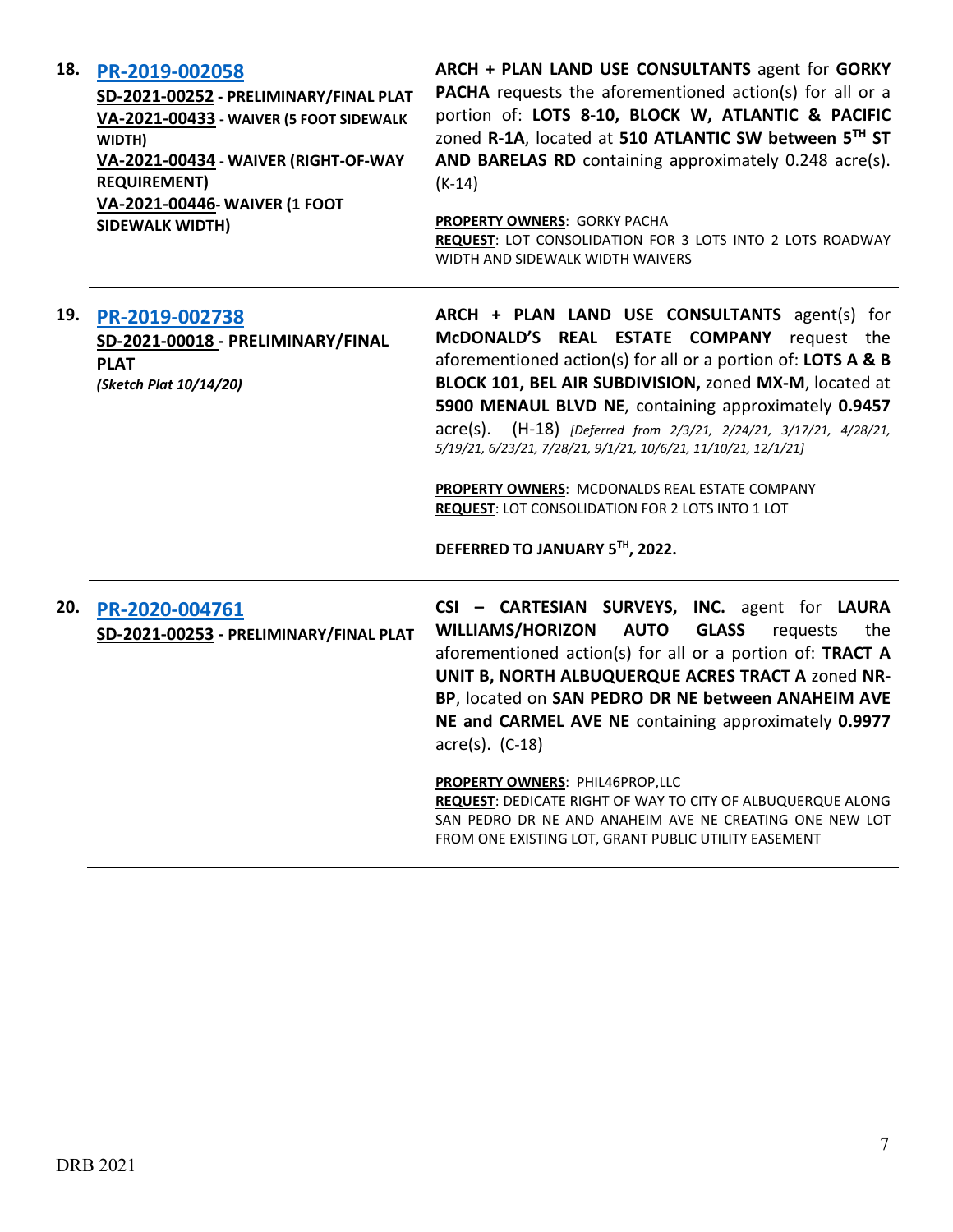| 21. PR-2020-004664 IDO 2020<br>SD-2021-00170 - PRELIMINARY/FINAL<br><b>PLAT</b>                                 | <b>COMMUNITY SCIENCES CORPORATION agent for HOUSE</b><br>OF LIFE MINISTRIES, LLC requests the aforementioned<br>action(s) for all or a portion of: LOT 2, COORS VILLAGE<br>zoned MX-T, located at QUAKER HEIGHTS PL NW between<br>MILNE RD NW and WESTERN TRAILS NW containing<br>approximately 5.0708 acre(s). (F-11) [Deferred from 9/15/21,<br>10/27/21, 12/1/21]<br>PROPERTY OWNERS: HOUSE OF LIFE MINISTRIES, LLC<br>REQUEST: DIVIDE EXISTING TRACT 2, COORS VILLAGE INTO TWO NEW<br>TRACTS 2-A AND 2-B                                                                                                                                                                                                                                                                                                                                                                                                                                                                           |
|-----------------------------------------------------------------------------------------------------------------|----------------------------------------------------------------------------------------------------------------------------------------------------------------------------------------------------------------------------------------------------------------------------------------------------------------------------------------------------------------------------------------------------------------------------------------------------------------------------------------------------------------------------------------------------------------------------------------------------------------------------------------------------------------------------------------------------------------------------------------------------------------------------------------------------------------------------------------------------------------------------------------------------------------------------------------------------------------------------------------|
| 22. PR-2020-004748 IDO 2019<br>SD-2021-00152 - PRELIMINARY/FINAL<br><b>PLAT</b><br><b>Sketch plat 12-2-2020</b> | <b>TIM SOLINSKI</b> agent for <b>AUI INC.</b> requests the<br>aforementioned action(s) for all or a portion of: *62 4 ARMIJO<br>BROS ADDN LOTS 62, 63 & 64 & LOTS R, S & T & ALLEY ADJ LT, LOTS 1-5<br>ALL LOT 6 EXC A SELY PORTION BLK C OF THE MANDELL BUSINESS AND<br>RESIDENCE ADDN AND AN UNPLATTED STRIP OF LAND W OF AND ADJ<br>THERE, PORTION OF LOTS 7 & 8 BLOCK C MANDELL BUSINESS AND<br>RESIDENCE ADDN & PORTION OF P & Q PERFECTO MARIANO JESUS<br>ARMIJO ADD, TRACT A2 PLAT OF TRACTS A-1 & A-2, zoned MX-FB-<br>UD, located at ONE CIVIC PLAZA & 400 MARQUETTE<br>between MARQUETTE and TIJERAS containing<br>approximately 2.2273 acre(s). (J-14) Deferred from 7/28/21, 8/4/2,<br>8/11/21, 8/25/21, 9/15/21, 9/22/21, 10/6/21/ 10/20/21, 11/10/21, 11/17/21,<br>12/1/21, 12/8/21]<br>PROPERTY OWNERS: BERNALILLO COUNTY, CITY OF ALBUQUERQUE<br>REQUEST: REPLAT TO CONSOLIDATE 22 LOTS/TRACTS INTO 2 TRACTS,<br>DEDICATE ADDITIONAL PUBLIC RIGHTS-OF-WAY AND TO GRANT |

# *SKETCH PLAT*

**23. [PR-2021-004967](http://data.cabq.gov/government/planning/DRB/PR-2021-004967/DRB%20Submittals/PR%202021-004967%20(PS-2021-00152)_Dec_15_2021%20(Sketch)/Application/PR%202021-004967%20-%20SKETCH%20PLAT3%20(1).PDF) PS-2021-00152 - SKETCH PLAT** **ARCH + PLAN LAND USE CONSULTANTS** agent for **JOSEPH & LAURIE GRADY** requests the aforementioned action(s) for all or a portion of: **TRACT LOT A-2-A & LOT A1-A1, MRGCD MAP NO. 31** zoned **R-A**, located at **3815 PEDROCELLI NW** containing approximately **1.2324** acre(s). (F-13)

**PROPERTY OWNERS**: JOESEPH AND LAURIE GRADY **REQUEST**: CREATE 3 LOTS FROM 2 EXISTING LOTS, GRANT PRIVATE ACCESS EASEMENT, PRIVATE & PUBLIC UTILITY EASEMENTS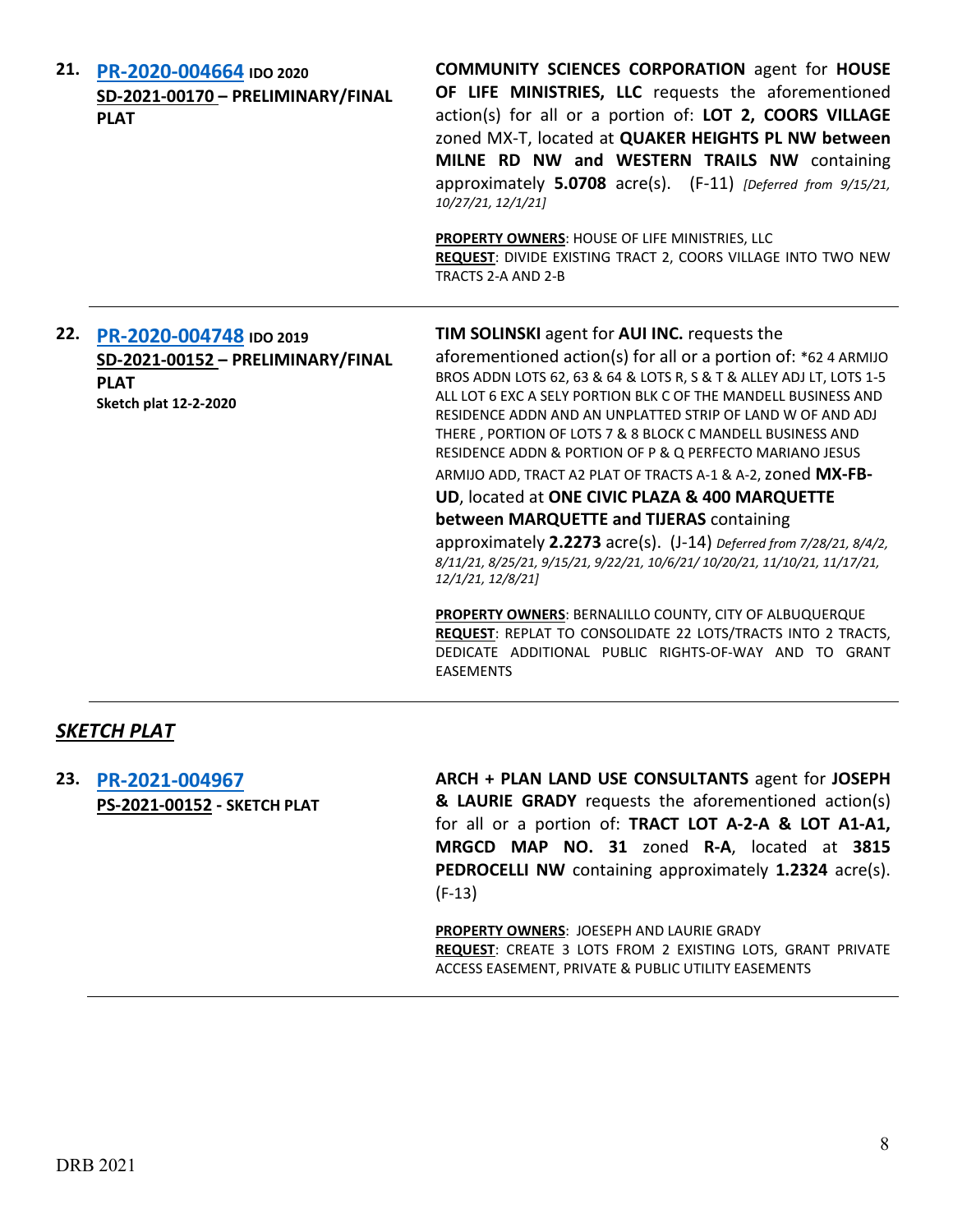| 24. | PR-2021-006287<br>PS-2021-00150 - SKETCH PLAT | THE SANTA BARBARA HOMEOWNERS ASSOCIATION C/O ELISA<br>agent for<br><b>AGENT</b><br><b>RACHEL</b><br><b>MATTHEW</b><br><b>CARDENAS,</b><br>DEVELOPMENT CORPORATION AND THE SANTA BARBARA<br>HOMEOWNERS ASSOCIATION C/O ELISA CARDENAS, AGENT<br>requests the aforementioned action(s) for all or a portion<br>of: LOT 2 BLOCK 16, SANTA BARBARA SUBDIVISION zoned<br>R-T, located at 7300 SANTA BARBARA RD NE between<br>RANCHO DE PALOMAS RD NE and LOT 1 BLOCK 16<br>containing approximately 0.5059 acre(s). (D-16)<br>PROPERTY OWNERS: SANTA BARBARA HOA<br><b>REQUEST: REPLAT 1 LOT into 4</b> |
|-----|-----------------------------------------------|----------------------------------------------------------------------------------------------------------------------------------------------------------------------------------------------------------------------------------------------------------------------------------------------------------------------------------------------------------------------------------------------------------------------------------------------------------------------------------------------------------------------------------------------------------------------------------------------------|
| 25. | PR-2021-006297<br>PS-2021-00151 - SKETCH PLAT | ISAACSON & ARFMAN, PE agent for UNSER BLVD<br>INVESTORS, PARTNERSHIP/DAVID BLANC requests the<br>aforementioned action(s) for all or a portion of: TRACTS<br>469 & 470 LANDS OF ATRISCO GRANT, TOWN OF ATRISCO<br>GRANT zoned PD & MX-L, located on UNSER BLVD<br>between SAGE RD and SAN YGNACIO RD containing<br>approximately 8.6330 acre(s). (L-10)<br><b>PROPERTY OWNERS: UNSER BOULEVARD INVESTORS</b>                                                                                                                                                                                       |
|     |                                               | <b>REQUEST: SKETCH PLAT REVIEW AND COMMENT</b>                                                                                                                                                                                                                                                                                                                                                                                                                                                                                                                                                     |
| 26. | PR-2021-006307<br>PS-2021-00155 - SKETCH PLAT | CSI - CARTESIAN SURVEYS, INC. agent for LEGACY<br>DEVELOPMENT AND<br><b>MANAGEMENT</b><br>requests the<br>aforementioned action(s) for all or a portion of: LOTS 6, 7<br>AND 26-A, BLOCK 25 UNIT B, NORTH ALBUQUERQUE<br>ACRES zoned NR-SU, located on GLENDALE AVE NE<br>between SAN PEDRO AVE NE and LOUISIANA BLVD NE<br>containing approximately 3.7700 acre(s). (B-18)<br>PROPERTY OWNERS: LEGACY DEVELOPMENT<br><b>REQUEST: ELIMINATE INTERIOR LOT LINES OF THREE EXISTING LOTS TO</b><br>CREATE ONE NEW LOT, VACATE PORTION OF EXISTING ACCESS<br>EASEMENT                                  |
| 27. | PR-2021-006309<br>PS-2021-00157 - SKETCH PLAT | CSI - CARTESIAN SURVEYS, INC. agent for KIMO PARK, LLC<br>requests the aforementioned action(s) for all or a portion<br>of: SE PORTION OF NE 1/4 O SE 1/4 OF SECTION 11,<br>TOWNSHIP 10N, RANGE 3E, N.M.P.M. zoned MX-M,<br>located on CUTLER AVE NE and PROSPECT AVE NE<br>containing approximately 0.6545 acre(s). (H-17)<br>PROPERTY OWNERS: KIMO PARK, LLC                                                                                                                                                                                                                                     |
|     |                                               | REQUEST: VACATE PORTIONS OF SAN MATEO BLVD AND CUTLER AVE<br>INCORPORATING AN EXISTING PARCEL TO CREATE ONE NEW PARCEL                                                                                                                                                                                                                                                                                                                                                                                                                                                                             |